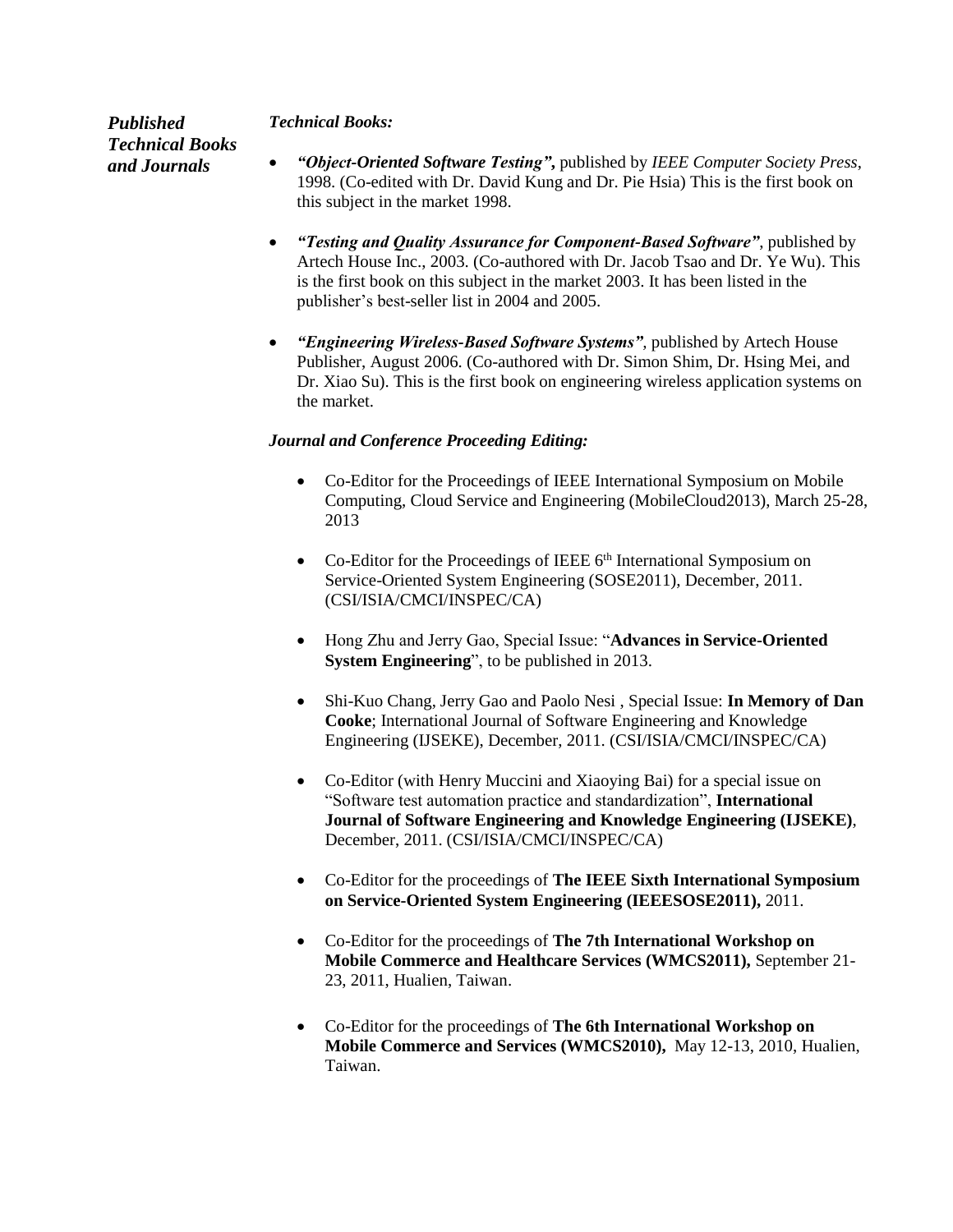- Co-Editor for a special issue on **Software Test Automation, Advances in Software Engineering,** Vol. 2010, Article ID 163746, 2010. doi:10.1155/2010/163746. http://www.hindawi.com/journals/ase/contents.html
- Co-Editor for the proceedings of **The Twenty-Second International Conference on Software Engineering and Knowledge Engineering (SEKE 2010)**, 2010.
- Co-Editor for the proceedings of **The 5th International Workshop on Mobile Commerce and Services (WMCS2009),** June 4-6, 2009, Qingdao, China.
- Co-Editor for the proceedings of **The 4th International Workshop on Mobile Commerce and Services (WMCS2008)**, Kunming, China, May 25- 28.
- Co-Editor for the Special Issue on Testing and Quality Assurance for Component-Based Software for the **International Journal of Software Engineering and Knowledge Engineering**. This special issue was published in Volume 17, No. 3, 2007. (CSI/ISIA/CMCI/INSPEC/CA)
- Co-Editor for the Special Issue on Mobile Commerce and Services in **Journal for Theoretical and Applied Electronic Commerce Research**. This special issue was published in Volume 2/Issues 2, August 2007. (INSPEC/ISJ/DOAJ/LD/DBLP/ACM Portal/SciELO/CSA/PROQUEST/EBSCO/SCOPUS/DIALNET)
- Co-Editor for the Special Issue on **Wireless Commerce and Services in Journal of E-Commerce Research and Application**, published in 2006 (INSPEC/ISJ/DOAJ/LD/DBLP/ACM Portal/SciELO/CSA/PROQUEST/EBSCO/SCOPUS/DIALNET)
- Co-Editor for the Proceedings of **Second IEEE International Workshop on Wireless Commerce and Services**, Published by IEEE Computer Society, in July 2005. (EI-Index) (URL: [http://ieeexplore.ieee.org/xpl/mostRecentIssue.jsp?punumber=10558\)](http://ieeexplore.ieee.org/xpl/mostRecentIssue.jsp?punumber=10558)
- Co-Editor for the Proceedings of the **Eighth International Conference on Young Computer Scientists (ICYCS 05)**, published in Sept. 2005.

## *Research Articles in Peer-Reviewed and Archived Journals:*

- **Chuanqi Tao**, Bixin Li, Jerry Gao. "CIA-Based Regression Test Case Update For Component-Based Software," Submitted to Journal of Computers. [EI Index]
- Xiaoying Bai, Muyang Li, Bin Chen, and Jerry Gao,Wei-Tek Tsai, "Cloud Testing: Architecture, Techniques, and Tools", Submitted to ACM Computing Survey, 2012.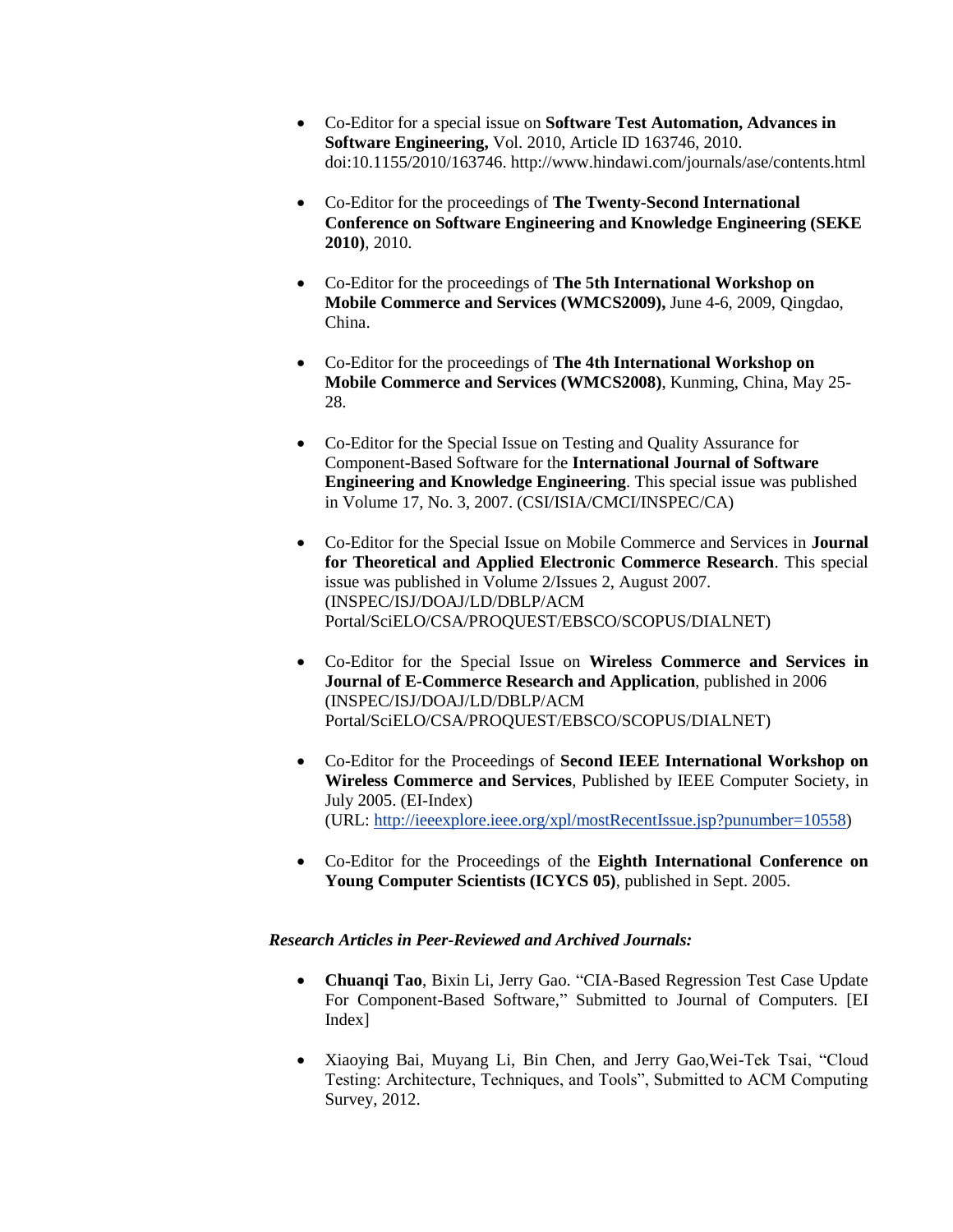- **Chuanqi Tao**, Bixin Li, and Jerry Gao, "A model-based framework to support complexity analysis for component-based software", submitted to Information-An International Interdisciplinary Journal [**SCI** Index]
- **Chuanqi Tao**, Bixin Li, Jerry Gao, "构件软件中可配置架构的 测试建模和 复杂性分析",已投电子学报 [E**I Index**]
- **Chuanqi Tao**, Bixin Li, and Jerry Gao. "A State-based Approach to Regression Testing of Component-based Software", JOURNAL OF SOFTWARE, VOL. 8, NO.3, MARCH 2013. [**EI Index**]
- Chuan-Qi , Tao Bi-Xin Li, Jerry Gao, "Model-Based Change Impact Analysis for Component-Based Software", Accepted by Software Journal (Chinese), 2012,
- Siriphat Oumtrakul, Natharin Chanuntawaree, Jerry Gao, Hsing Mei, and Frank Zhang ", AdTouch: A 2D-Barcode Based Mobile Advertising Service System", **Journal of Internet Technology**, Vol. 13 No. 2, P.337-350 (2012/3), 2012. (Journal version) (URL: http://jit.ndhu.edu.tw/jitcontent2.php?getserial=778&Vol2=13&No2=2)
- Jerry Gao, Xiaoying Bai, W. T. Tsai, "Cloud-Testing Issues, Challenges, Needs and Practice", **Software Engineering: An International Journal (SEIJ),** Vol. 1, September, 2011.
- David Kuo, Daniel Wong, Jerry Gao, and Lee Change, "A 2D Barcode Validation System for Mobile Commerce", **International Journal of Handheld Computing Research,** April-June 2011, Vol. 2 and No. 2. (URL: http://www.igi-global.com/article/international-journal-handheld-computingresearch/53853)
- Jerry Gao and Angela Ji, "Building An Intelligent Mobile Advertising System" (Journal Version), **The International Journal of Mobile Computing and Multimedia Communications (IJMCMC)**, January, 2010. (URL: http://bookweb.kinokuniya.co.jp/htmy/3540308075.html)
- Norav Jobanputra, Vijayendra Kullkarmi, Dinkar Rao, and Jerry Gao, "Emerging Security Technologies for Mobile User Accesses", Published by the electronic Journal on E-Commerce Tools and Applications (eJETA), January Issue, 2009.
- Jerry Gao and Sami Beydeda, Special Issue on Component-Based Software Testing, **International Journal on Software Engineering and Knowledge Engineering,** 2007. (SCI)
- Jerry Gao, Axel Küpper, **Special Issue on Mobile Commerce**, Editorial, **Journal for Theoretical and Applied Electronic Commerce Research**,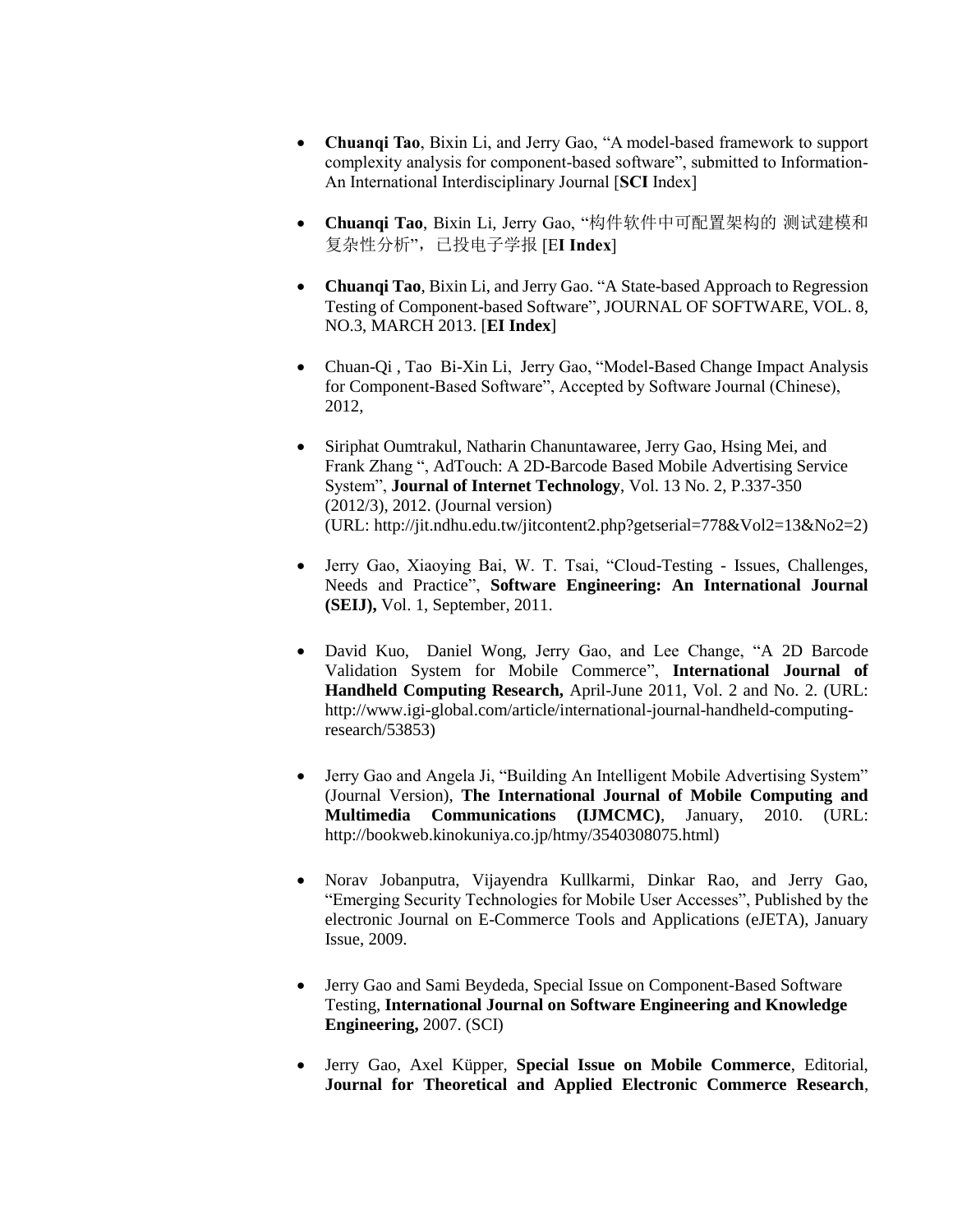August 2007, http://www.jtaer.com/ (INSPEC/ISJ/DOAJ/LD/DBLP/ACM Portal/SciELO/CSA/PROQUEST/EBSCO/SCOPUS/DIALNET)

- **Jerry Gao**, Axel Küpper, **Emerging Technologies for Mobile Commerce**, Editorial, Journal for Theoretical and Applied Electronic Commerce Research, August 2006, http://www.jtaer.com/.
- **Jerry Zeyu Gao**., Jacky Cai, Min Li, and Sunitha Magadi Venkateshi, "**Wireless Payment – Opportunities, Challenges, and Solutions",** Published by **High Technology Letters,** Vol. 12, ISSN 1006-6748, 2006**.** (EI-Index/SA/SCOPUS)
- Magdalene Ting and Jerry Gao, "Web-based Authoring Tool for e-Salesman System", Proceedings of the 2005 IFIP International Conference on Embedded And Ubiquitous Computing (EUC-05), Nagasaki, Japan, 6-9 December 2005. Published by Springer's Lecture Note in Computer Science (LNCS). (SCI/DBLP, ZBlMath/CompuServe, core EI Compendex database, IO-Port, ACM Portal, Scopus, INSPEC)
- Jerry Gao and Ye Wu (Tutorial), "Testing Component-Based Software Issues, Challenges, and Solutions", Component-Based Systems. Published by Springer's Lecture Note in Computer Science (LNCS) 2004. (Citation count: 11 in Google Scholar). (SCI/DBLP, ZBlMath/CompuServe, core EI Compendex database, IO-Port, ACM Portal, Scopus, INSPEC)
- Jerry Gao, Kamal Gupta, Shalini Gupta, and Simon Shim, "On Building Testable Software Components", Proceeding of International Conference on COTS-Based Software Systems (ICCBSS), Orlando, Feb. 2002. Published by Springer's Lecture Note in Computer Science (LNCS). (SCI/DBLP, ZBlMath/CompuServe, core EI Compendex database, IO-Port, ACM Portal, Scopus, INSPEC)
- Harris Mohamed Yunos, **Jerry Gao,** Simon Shim, "Opportunities and Challenges in Wireless Advertising"**,** *IEEE Computer,* May 2003. (Citation count: 58 in Google Scholar) (SSCI/INSPEC/CLI/BMT/ASTI/CA/AHCI)
- **Jerry Gao**, et. al, "Managing Problems for Global Software Production Experience and Lessons", *Journal of Information Technology and Management*, issue 1, January 2002. (CSI/SSCI) (Citation count: 5 in Google Scholar)
- **Jerry Gao**, et. al, "Tracking Software Components", *Journal of Object-Oriented Programming*, August/September 2001. (Citation count: 9 Google Scholar) (CA/Data Processing Digest/INSPEC/SSCI)
- S. Shim, V. Pendyala, M. Sundaram, and Jerry Gao, **Business to Business Electronic Commerce Frameworks**, Special issue on E-commerce in **IEEE Computer**, Vol. 33, No. 10, October, 2000. (SSCI/INSPEC/CLI/BMT/ASTI/CA/AHCI)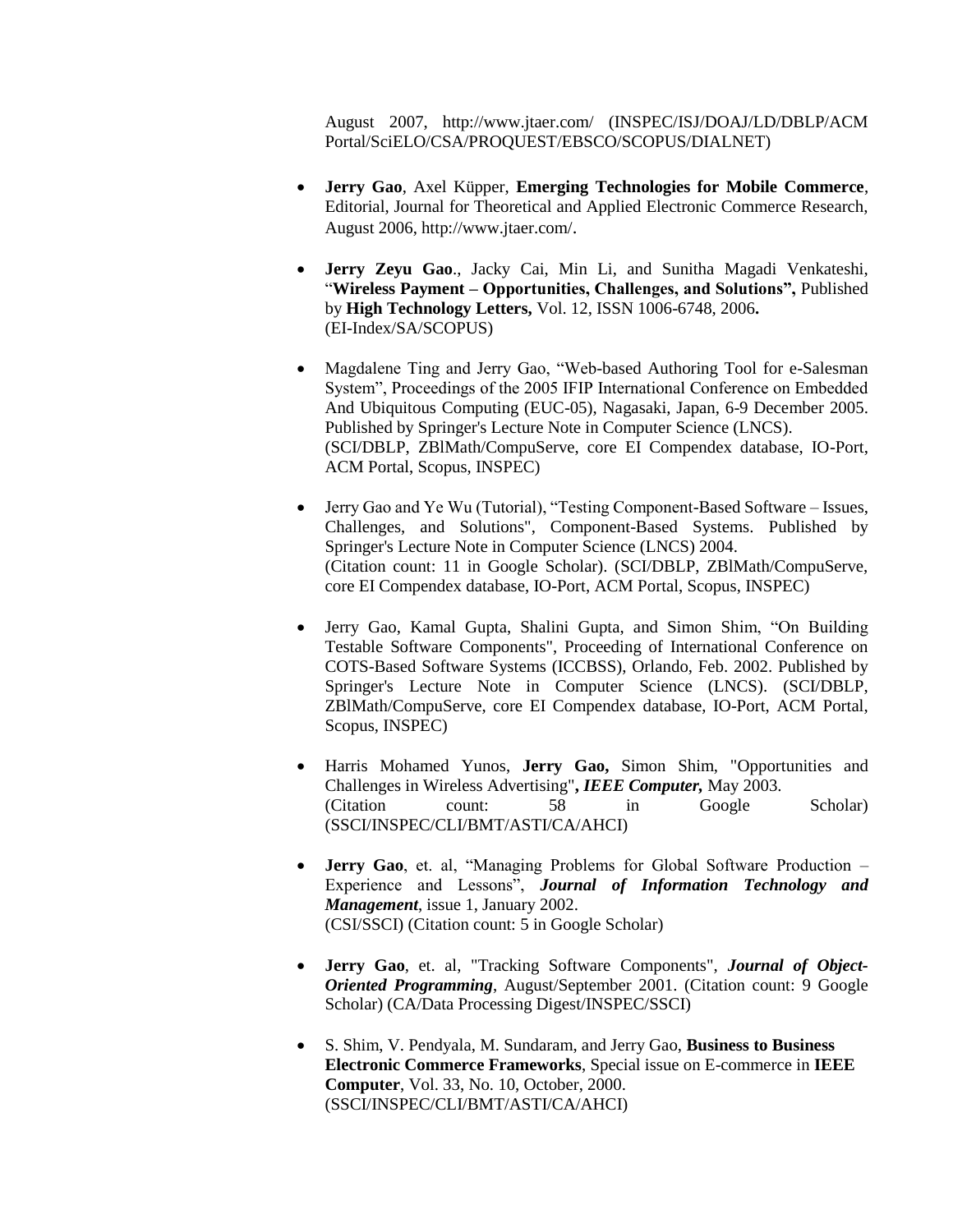- **Jerry Gao**, C. Chen, Y. Toyoshima, D. Leung, **"Engineering The Internet for Global Software Production"**, *IEEE Computer*, Vol. 32, No. 4, May 1999.  $(Citation count: 33 in Google Schoolar)$ Search)(SSCI/INSPEC/CLI/BMT/ASTI/CA/AHCI)
- **Jerry Gao**, C. Chen, Y. Toyoshima, D. Kung, and P. Hsia, "Identifying polymorphism change and impact in OO software maintenance," *Journal of Software Maintenance: Research and Practice*, Vol. 8, No. 6, Nov./Dec, 1996. (AS/ASP/CSA/CCI/SCI/COMPENDEX)
- D. Kung, **Jerry Gao**, P. Hsia, F. Wen, Y. Toyoshima, and C. Chen, "On regression testing of object-oriented programs," *Journal of Systems and Software*, Vol. 32, No. 1, pp. 21-40, Jan. 1996. (SCI/CR/CA/CSA/INSPEC). (Citation count: 147 in Google Scholar)
- D. Kung, **Jerry Gao**, P. Hsia, Y. Toyoshima, and C. Chen, "Class firewall, regression testing, and software maintenance of OO systems," *Journal of OO Programming*, pp.51-65, May 1995. (CA/Data Processing Digest/INSPEC/SSCI) (Citation count: 22 in Google Scholar)
- D. Kung, **Jerry Gao**, P. Hsia, Y. Toyoshima, C. Chen, Y. S. Kim, and Y. Song, "Developing an OO software testing and maintenance environment," *Communications of the ACM*, Vol. 38, No. 10, pp. 75-87, October 1995. (SCI/ GeoRef/Compendex/ABI/INSPEC)(Citation count: 98 in Google Scholar)
- P. Hsia, J. Samuel, **Jerry Gao**, D. Kung, Y. Toyoshima, and C. Chen, "A formal approach for scenario analysis," *IEEE Software,* Vol. 11, No. 2, pp. 33-41, March 1994. .(SSCI/INSPEC/CLI/BMT/ASTI/CA/AHCI) (Citation count: 223 in Google Scholar)

## *Referred Articles in Book Series:*

- Xiaoying Bai, Jerry Gao, and Wei-Tek Tsai, "Cloud Scalability Measurement and Testing", Collected in the book, titled as "Software Testing in the Cloud: Perspectives on an Emerging Discipline (by Scott Tilley and Tauhida Parveen), published by IGI Global, in 2012.
- Jerry Gao, Xiaoyang Bai, and Wei-Tek Tsai, "Understanding the Testability of SOA-based systems", Collected in the book, titled as "Engineering of SOA-Based Systems", which will be published by Springer Large Publisher in 2011. **(EI-Index)**
- Jerry Gao, Jacky Cai, "Wireless Payment and Systems", Collected in the book, titled as "**Handbook on Mobile and Ubiquitous Computing: Innovations and Perspectives**", which is published by the American Scientific Publishers in 2011.
- Magdalene Ting **and Jerry Gao,** "Web-based Authoring Tool for e-Salesman System", Proceedings of the 2005 **IFIP International Conference on**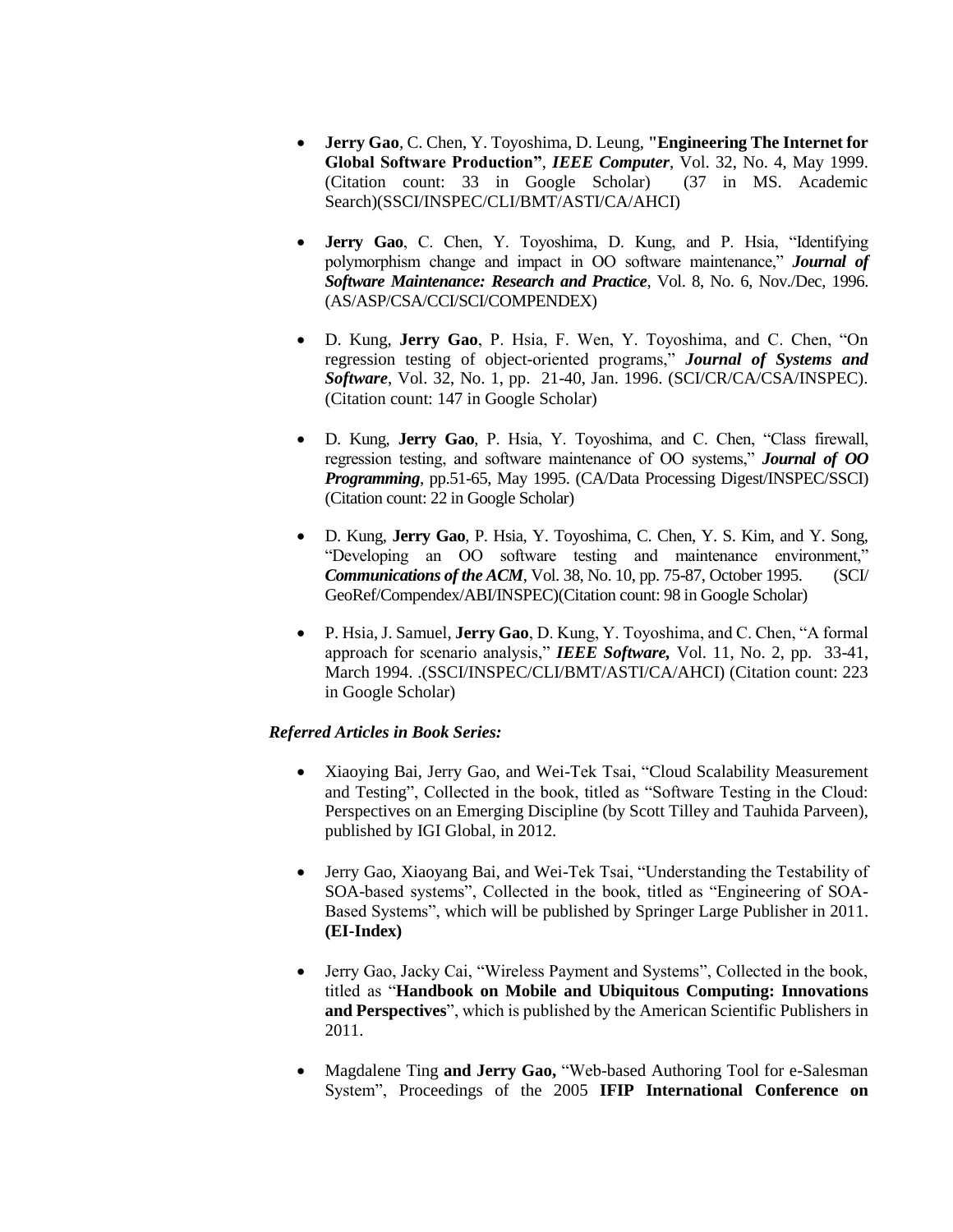**Embedded And Ubiquitous Computing (EUC-05)**, Nagasaki, Japan, 6-9 December 2005. Published by Springer's Lecture Note in Computer Science **(LNCS)**.

- *Jerry Gao*, Kamal Gupta, Shalini Gupta, and Simon Shim, "On Building Testable Software Components", **Proceeding of International Conference on COTS-Based Software Systems (ICCBSS)**, Orlando, Feb. 2002. Published by Springer's Lecture Note in Computer Science **(LNCS)**.
- D. Kung, **Jerry Gao**, P. Hsia, C. Chen, and Y. Toyoshima, "A test strategy for object-oriented systems," Collected in the book, titled as "**Object-Oriented Software Testing**", **IEEE Computer Society Press**, 1998. (EI-Index)
- D. Kung, **Jerry Gao**, P. Hsia, Y. Toyoshima, C. Chen, Y. S. Kim, and Y. Song, "Developing an OO software testing and maintenance environment," Collected in the book, titled as "Object-Oriented Software Testing", IEEE Computer Society Press, 1998. (EI-Index) (Citation Count: 98 in Google Scholar)
- D. Kung, **Jerry Gao**, P. Hsia, C. Chen, and Y. Toyoshima, "Change impact identification in object-oriented software maintenance," Collected in the book, titled as "**Software Change Impact Analysis**" (Edited by Robert S. Arnold and Shawn A. Bohner), IEEE Computer Society Press, 1996. (EI-Index) (Citation count: 144 in Google Scholar)

**------------------------------------------------------------------------------------------------------------**

**Research Papers in Referred International Conferences and Workshops**

- Xiaoying Bai, Muyang Li, Xiaofei Huang, Wei-Tek Tsai, and Jerry Gao, "Vee@Cloud: the Virtual Test Lab on the Cloud", Automation of Software Testing (AST), May.  $18 \sim 19$ , 2013. (In conjunction with 35th International Conference on Software Engineering (ICSE'13), San Francisco, CA, USA, May 2013.
- Ruay-Shiung Chang, Jerry Gao, Volker Gruhn, Jingsha He, George Roussos, Wei-Tek Tsai, "Mobile Cloud Computing Research – Issues, Challenges, and Needs", the proceedings of International Symposium on Mobile Cloud, Computing and Service Engineering, San Francisco Bay, California, March 25 - March 28, Hotel Sofitel, IEEE Computer Society Press, 2013.
- Jerry Gao, Xiaoying Bai, W. T. Tsai, and , Tadahiro Uehara, "SaaS Testing on Clouds – Issues, Challenges, and Needs", the proceedings of International Workshop on Software Testing in the Cloud, San Francisco Bay, California, March 25 - March 28, 2013, Hotel Sofitel, IEEE Computer Society Press, 2013.
- Jerry Gao, Xiaoying Bai, W. T. Tsai and Tadahiro Uehara, "Testing as a Service (TaaS) for SaaS Applications on Clouds", the proceedings of 7th International Symposium on Service Oriented System Engineering, March 25 - March 28, 2013, Hotel Sofitel, San Francisco Bay, USA.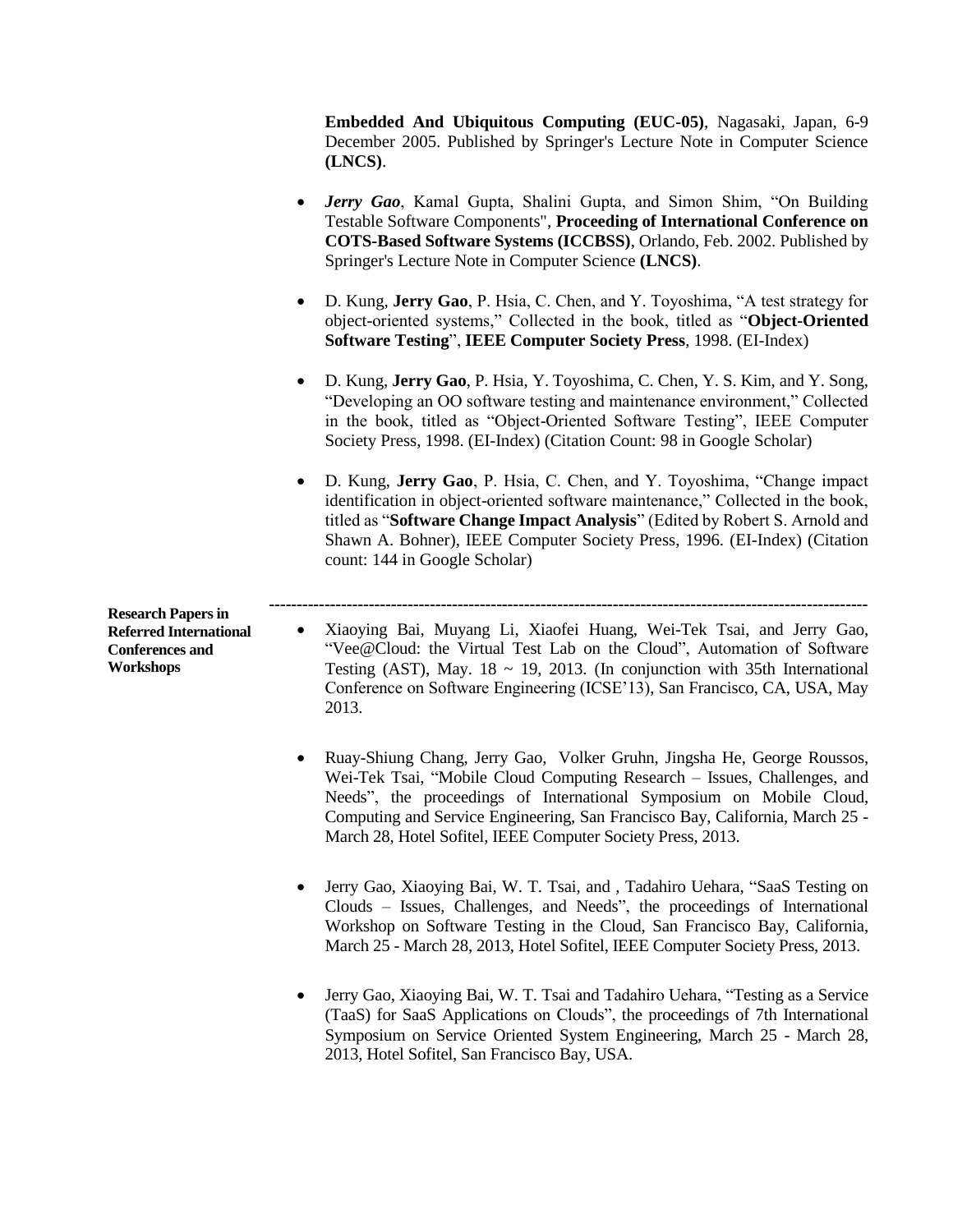- Mazedur Rahman, Jerry Gao, and Wei-Tek Tsai, "Energy Saving Solutions in Mobile Cloud", the proceeding of IEEE International Conference on Cloud Engineering (IC2E), March 25-27, 2013, San Francisco, California, USA.
- Jerry Gao, K. Manjula, R. Penmetsa, and E. Sumalatha, Xiaoying Bai, W. T. Tsai, and Tadahiro Uehara, "A Cloud-Based TaaS Infrastructure with Tools for SaaS Validation, Performance and Scalability Evaluation", Proceedings of IEEECloudCom2012, Taiwan, 2012.
- Bixin Li, Chuanqi Tao, Jerry Gao, "Test Modeling and Complexity Analysis for Configurable Architecture in Component-Based Software", Proceedings of SAT2012. (EI-Index)
- W. T. Tsai, Yu Huang, X. Bai, and Jerry Gao, "Scalable Architecture for SaaS", RTSOAA 2012. Proceedings of The Fifth IEEE International Workshop on Real-Time Service-Oriented Architecture and Applications, 2012.(EI-Indexed)
- Jerry Gao, Pushkala Pattabhiraman, Xiaoying Bai and W. T. Tsai, "SaaS Performance and Scalability Evaluation in Clouds", Proceedings of the Sixth IEEE International Symposium on Service-Oriented System Engineering (SOSE2011), Irvine, California, USA, 2011. (EI-Indexed)
- Xiaoying Bai, Muyang Li, Bin Chen, Jerry Gaoy and Wei-Tek Tsai, "Cloud" Testing Tools ", Proceedings of the Sixth IEEE International Symposium on Service-Oriented System Engineering (SOSE2011), Irvine, California, USA, 2011. (EI-Indexed)
- Chuanqi Tao, Jerry Gao, and Bixin Li, "Regression Testing of Component-based Software - A Systematic Practice based on State Testing", Proceedings of HASE2011, 2011. (EI-Indexed)
- Jerry Gao, Jing Guan, Alex Ma, Xiaoying Bai, Chuanqi Tao, and David C. Kung, "Testing A Configurable Component-Based Software – Configuration Test Modeling and Complexity Analysis ", Proceedings of 23th International Conference on Software Engineering and Knowledge Engineering (SEKE2011), Miami, USA, July 7-9, 2011. (EI-Indexed)
- Chuanqi Tao, Bixing Li, Jerry Gao, " A Model-based Approach to Regression Testing of Component-based Software ", Proceedings of 23th International Conference on Software Engineering and Knowledge Engineering (SEKE2011), Miami, USA, July 7-9, 2011. (EI-Indexed)
- Siriphat Oumtrakul, Natharin Chanuntawaree, Jerry Gao, Hsing Mei, and Frank Zhang " AdTouch: A 2D-Barcode Based Mobile Advertising Service System", Proceedings of the Seventh International Workshop on Mobile Commerce and Healthcare Services (WMCS2011), LNCS, Springer, 2011.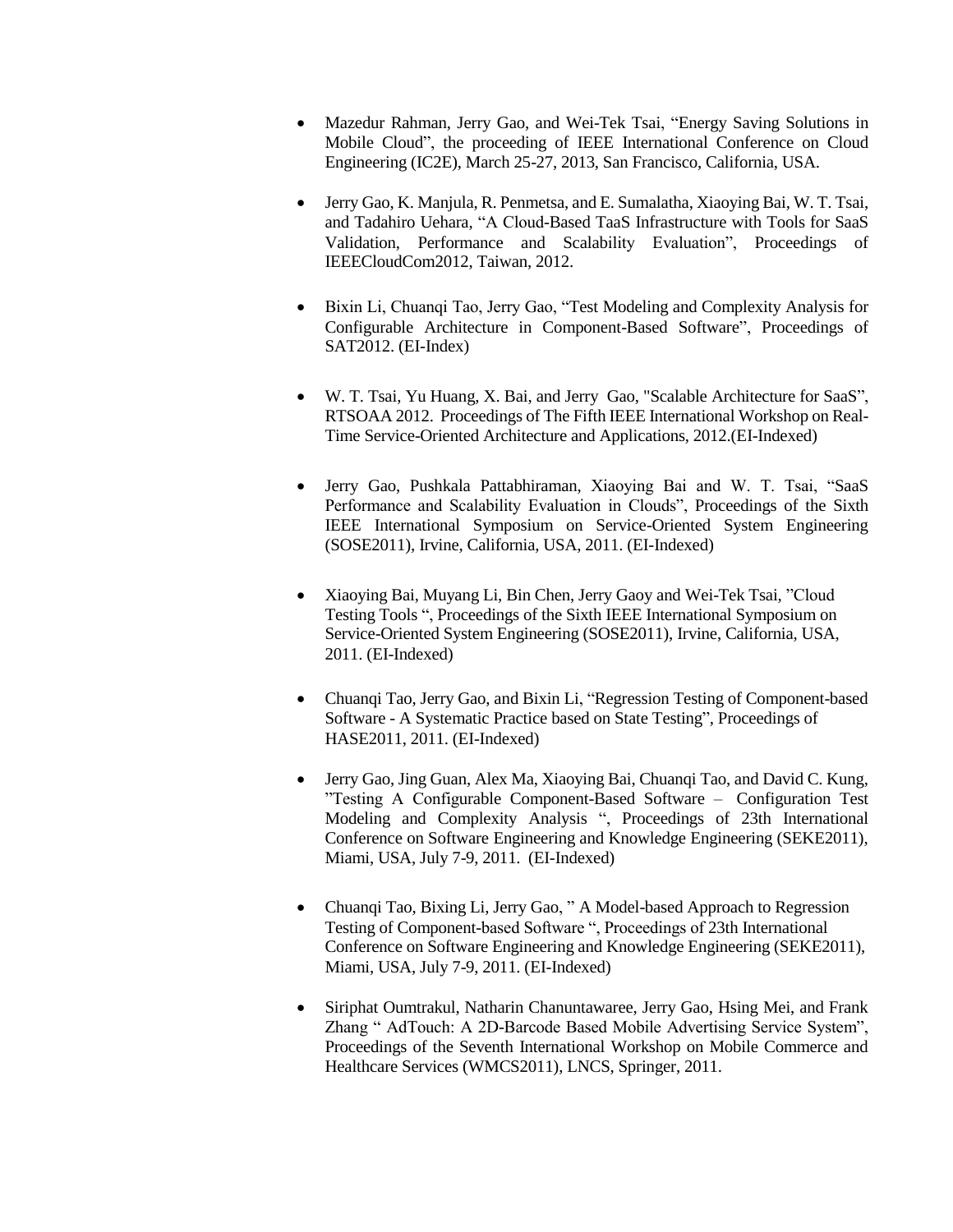- David Kuo, Daniel Wong, and Jerry Gao, Lee Chang, "A 2D Barcode Validation System for Mobile Commerce", Proceedings of the 5th International Conference on Grid and Pervasive Computing (GPC2010), LNCS, Springer, Hualian, Taiwan, May, 2010.(EI-Index)
- Jerry Gao, Maulik Shah, Mihir Shah, Devarshi Vyas, Pushkala Pattabhiraman, Kamini Dandapani and Emese Bari, "Systematic Risk Assessment and Cost Estimation for Software Problems", The proceedings of The 21th International Conference on Software Engineering and Knowledge Engineering (SEKE09), San Francisco, July 1-3, 2009. .(EI-Indexed)
- Jerry Gao Vijayendra Kulkarni, Himanshu Ranavat, Lee Chang, "A 2D Barcode-Based Mobile Payment System", Proceedings of the 3rd International Conference on Multimedia and Ubiquitous Engineering (MUE2009), published by IEEE Computer Society Press. This paper is received the best paper award from MUE2009. (EI-Index)
- Jerry Gao, Hema Veeraragavathatham, Shailashree Savanur, and Jinchun Xia, "A 2D Barcode-Based Mobile Advertising System", The proceedings of The 21th International Conference on Software Engineering and Knowledge Engineering (SEKE09), Boston, USA, July 1-3, 2009. .(EI-Indexed)
- Jerry Gao, Karen Kwok, and Todd Fitch, "Model-Based Test Complexity for Software Installation Testing", The proceedings of The 20th International Conference on Software Engineering and Knowledge Engineering (SEKE08), San Francisco, July 1-3, 2008. .(EI-Indexed)
- Jerry Gao, et al, "Building Testable Software Components A Systematic Approach and Its Experimental Results", The proceedings of The 20th International Conference on Software Engineering and Knowledge Engineering (SEKE08), San Francisco, July 1-3, 2008. (EI-Indexed)
- Jerry Gao and Angela Ji, "SmartMobile-AD: An Intelligent Mobile Advertising System" (Conference Version), Proceedings of The Fourth International Workshop on Mobile Commerce and Services WMCS08. Proceedings of GPC-2008 Workshops, Kunming, China, May, 2008. IEEE Computer Society Press.(EI-Index)
- Jerry Zeyu Gao, Lekshmi Prakash, and Rajini Jagatesan, "Understanding 2D-BarCode Technology and Applications in M-Commerce – Design and Implementation of A 2D Barcode Processing Solution", The First IEEE International Workshop on Engineering Mobile-Based Systems and Applications (EMOBS2007), Beijing, July, 2007. Published in the in the proceedings of the 31st Annual International Computer Software and Applications Conference (COMPSAC2007). (EI-Index)
- Jerry Gao, "Model-Based Software Testing", ASQ Silicon Valley, 2007.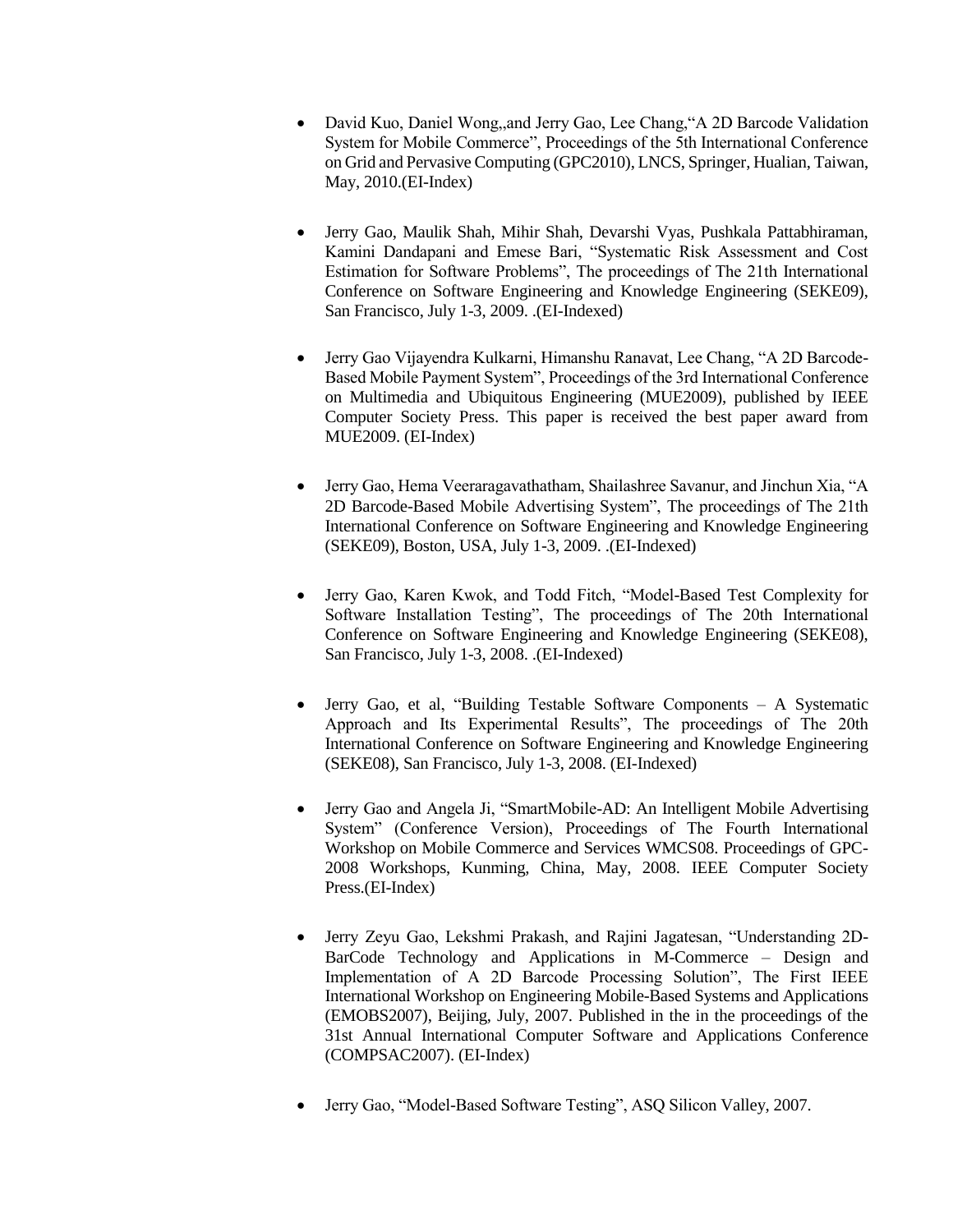- Jerry Gao, Karen Kwok, and Todd Fitch, "Modeling and Analysis for Software Installation Testing – A Model-Driven Approach", The Proceeding of The Role of Software Architecture for Testing and Analysis (ROSATEA 2007), Boston, USA, July 9-11, 2007. (Published in Springer's lecture notes (LNCS)). (EI-Index)
- Jerry Gao, Sujana Tirumalasetti, Chien-Pin Hsu, Yip Cheong, Anne Colendich and Todd Fitch, "Toward Modeling and Analysis for Software Installation Testing", The Proceeding of Nineteenth International Conference on Software Engineering and Knowledge Engineering (SEKE'07), Boston, USA, July 9-11, 2007. (EI-Indexed)
- Jerry Gao, Yumei Wu, Lee Chang, and Sigurd Meldal, "Measuring Component-Based Systems Using a Systematic Approach and Environment", The Second IEEE Symposium on SOA-Based System Engineering (IEEESOSE'06 – EI-Index), Shanghai, China, October, 2006. (Citation count: 3 in Google Scholar)
- Jerry Gao, Deepa Gopinathan and Quan Mai, "A Systematic Regression Testing Method and Tool For Software Components", Proceedings of 30<sup>th</sup> Annual 30th International Computer Software and Applications Conference (COMPSAC2006) (EI - Index), Chicago, September 18-21, 2OO6. Published by IEEE Computer Society Press.
- W. T. Tsai, Jerry Gao, Xiao Wei, and Yinong Chen, "Testability of Software in Service-Oriented Architecture", Proceedings of the 30th Annual International Computer Conference on Software and Applications (COMPSAC2006 – EI-Index), Chicago, September 18-21, 2OO6. Published by IEEE Computer Society Press.
- Jerry Gao, Gauri Durve, Sirisha Alam, and Simon Shim, "Wireless-Based Multimedia Messaging System", The Proceedings of The Third IEEE International Workshop on Mobile Commerce and Services (WMCS06), San Francisco, June 26-29, 2006. IEEE Computer Society Press, 2006. (EI-Index)
- Jerry Gao, Jacky Cai, Kiran Patel, Simon Shim, "A Wireless Payment System", Proceedings of The 2nd International Conference on Embedded Software and Systems (ICESS'05), Xian, China, December, 16-18, 2005. Published by IEEE Computer Society Press. (EI-Index)
- Jerry Gao, Li Ming, Sunita MV, and Jacky Cai, "Wireless Payment", Proceedings of the 8 th International Conference for Young Computer Scientists (ICYCS'05), Beijing, Sept. 20-22, 2005.
- Jerry Gao, et al., "P2P-Paid: A Wireless Payment System on Mobile Phones", Proceedings of the Second IEEE International Workshop on Wireless Commerce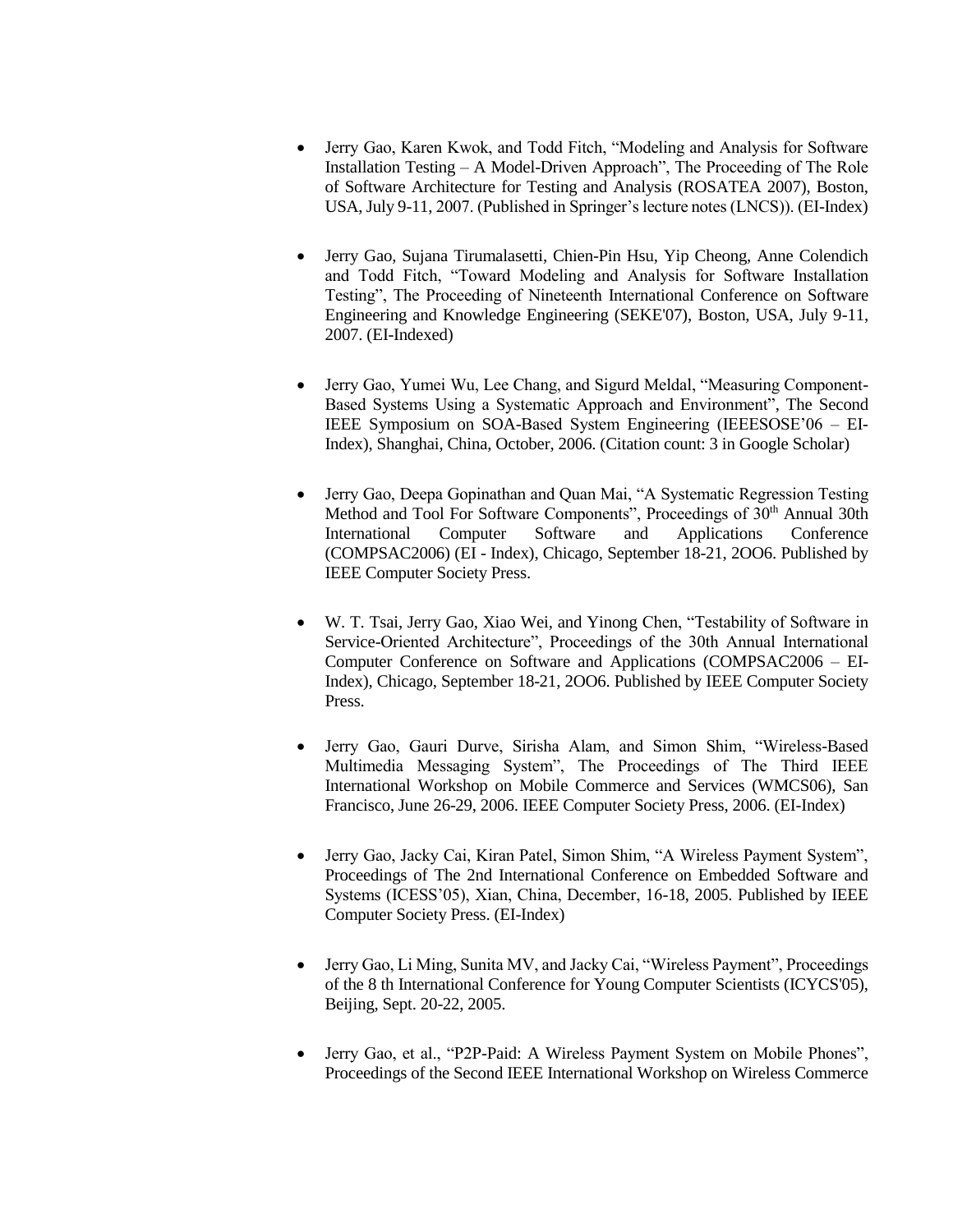and Services, Munich, Germany, July 18-19, 2005. IEEE Computer Society Press. (EI-Index)

- Magdalene Ting and Jerry Gao, "Web-based Authoring Tool for e-Salesman System", Proceedings of the 2005 IFIP International Conference on Embedded And Ubiquitous Computing (EUC-05), Nagasaki, Japan, 6-9 December 2005. Published by Springer's Lecture Note in Computer Science (LNCS). (SCI/DBLP, ZBlMath/CompuServe, core EI Compendex database, IO-Port, ACM Portal, Scopus, INSPEC)
- Jerry Gao and Ming-Chih Shih, "A Component Testability Test Model for Verification and Measurement", The First International Workshop on Testing and Quality Assurance for Component-Based Systems (TQACBS05 – EI-Index), Edinburgh, Scotland, July 25-28, 2005. IEEE Computer Society Press.
- Jerry Gao, Raquel Espinoza, and Jingsha He, "Testing Coverage Analysis for Software Component Validation", Proceedings of 29th Annual International Computer Software and Applications Conference (COMPSAC 2005) (EI Index), Edinburgh, Scotland, July 26-28, 2005. Published by IEEE Computer Society Press.
- Jerry Ze Gao and Y Wu, (Tutorial) Testing Component-Based Software-Issues, Challenges, and Solutions, Proceedings of ICCBSS 2004, Lecture Notes in Computer Science, 2004 – Springer. ICCBSS 2004, LNCS 2959.
- Jerry Gao, Chandra S. Ravi, and Espinoza Raquel, "Measuring Component Performance Using A Systematic Approach and Environment", TECOS 2004 - Net.ObjectDays 2004, Proceedings of The First International Workshop - Testing Component-based Systems, September 27-30, 2004, Erfurt, Germany. (Published by Lecture Notes in Informatics - ISBN 3-88579-387-3, http://subs.emis.de/LNI/Proceedings/Proceedings58.html). (SCI/DBLP, ZBlMath/CompuServe, core EI Compendex database, IO-Port, ACM Portal, Scopus, INSPEC)
- Jerry Gao, Mansi Modak, Satyavathi Dornadula, Simon Shim, "Mobile Jabber IM: A Wireless-Based Text Chatting System", Proceedings of IEEE E-Commerce Technology, July 6-9, 2004, San Diego, California, USA. Published by IEEE Computer Society Press. (EI-Index)
- Jerry Gao, Lahary Ravuri, Bharghavi Shree, and Simon Shim, "A Wireless-Based Virtual Salesman System", Proceedings of IEEE CONSUMER COMMUNICATIONS AND NETWORKING CONFERENCE (CCNC 2004), Las Vegas, U.S.A, January 6-8, 2004. Published by IEEE Computer Society Press. (EI-Index)
- Magdalene P. Ting, Vishal Seth, and Jerry Gao, "The e-SalesMan System", Proceedings of IEEE International Conference on Information Technology: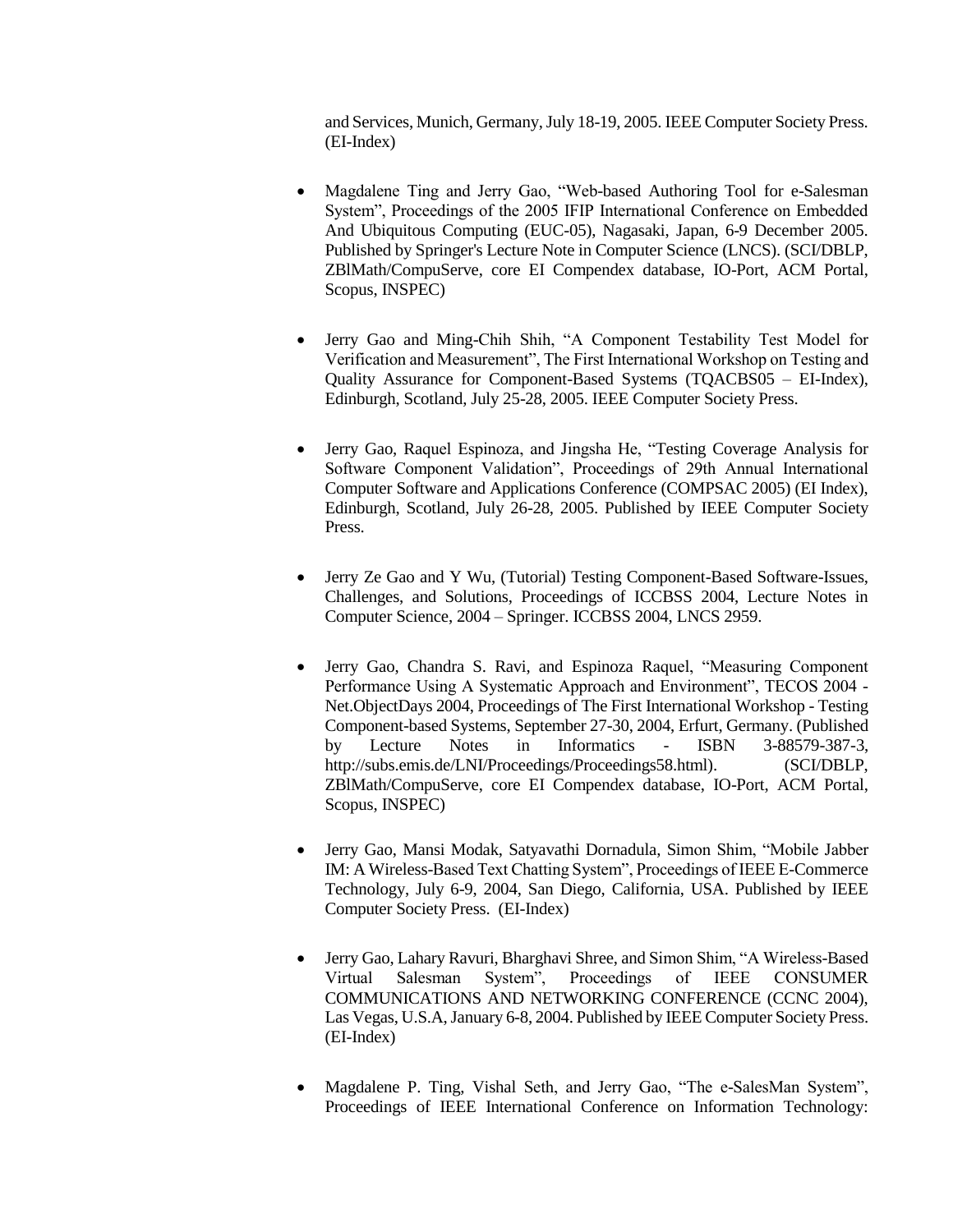Coding and Computing", Las Vegas, NV, U.S.A, April 5-7, 2004. Published by IEEE Computer Society Press. (EI-Index)

- William Korbe, Valerie Stanton, and Jerry Gao, "iES: An Intelligent Electronic Sales Platform", Proceedings of International Conference on E-Commerce Research (ICECR2003). Dallas Texas, Oct. 23-26, 2003.
- Vishnu S. Pendyala, Simon Shim, and Jerry Z. Gao, "An XML Based Framework for Enterprise Application Integration", proceedings of IEEE International Conference on E-Commerce (CEC2003), Newport Beach, California, June 24-27, 2003. Published by IEEE Computer Society Press. (EI-Index)
- Jerry Gao, Eugene Zhu, and Simon Shim, "SVG-Based Web Publishing Experience and Comparison", Proceeding of SPIE Internet Image IV, Santa Clara, January 2003.
- Jerry Gao, Kamal Gupta, Shalini Gupta, and Simon Shim, "On Building Testable Software Components", Proceeding of International Conference on COTS-Based Software Systems (ICCBSS), Orlando, Feb. 2002. Published by Springer's Lecture Note in Computer Science (LNCS). (SCI/DBLP, ZBlMath/CompuServe, core EI/Compendex database, IO-Port, ACM Portal, Scopus, INSPEC)
- Simon S.Y. Shim, Zhaoyuan Zeng, Jerry Gao, "Automatic Generation and Integration of RosettaNet Based On Generic Templates and Components", Proceedings of Fourth IEEE International Workshop on Advanced Issues of E-Commerce and Web-Based Information Systems (WECWIS'02), June 26 - 28, 2002. IEEE Computer Society Press. (EI-Index)
- Jerry Gao, "Component testability and Component Testing Challenges", Proceedings of ICSE2000's 3rd International Workshop on Component-based Software Engineering: Reflects and Practice.
- Jerry Gao, Eugene Zhu, and Simon Shim, "Tracking Software Components", Proceedings of ICSE2000's COTS Workshop: Continuing Collaborations for Successful COTS Development. (Citation count: 5 in Google Scholar)
- Jerry Gao, et al, "Monitoring Software Components and Component-Based Software", the proceedings of The twenty-fourth Annual International Computer Software & Applications Conference (COMPSAC2000), Taipei, Taiwan, October 2000. Published by IEEE Computer Society Press. (EI-Index) (Citation count: 33 in Google Scholar)
- Jerry Gao, Kamal Gupta, and Shalini Gupta, "Design for Testability of Software Components", Received the best paper award in The 13th International Software / Internet Quality Week (QW2000).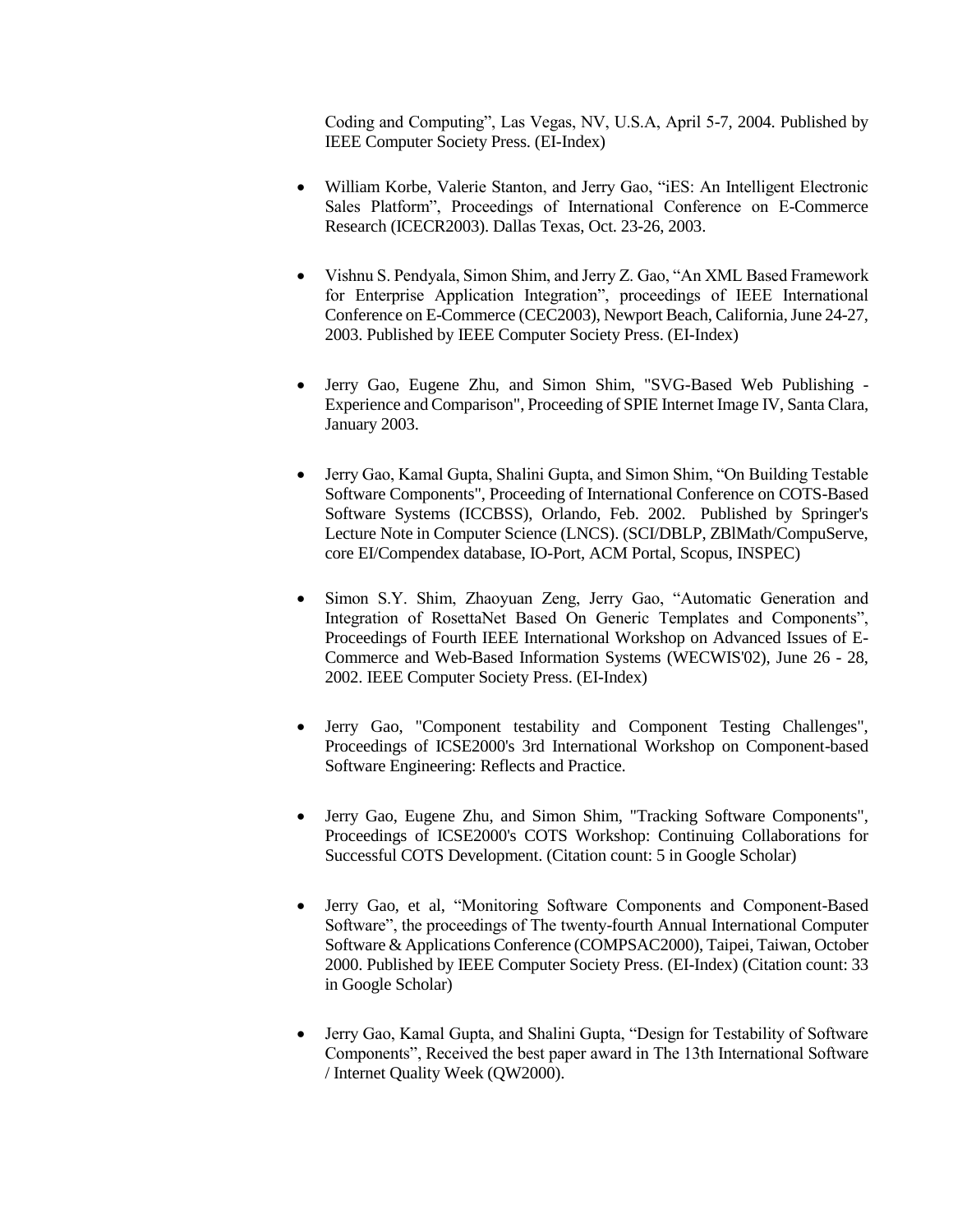- S. Shim, Y. Wang, Jerry Gao, I. Chane, and Y. Lee, "Template Based SMIL Authoring Tool", SPIE Electronic Imaging 2000, Internet Imaging, January 26- 28 2000, Vol. 3964, pp.134-142.
- Jerry Gao, et al., "A Web-Based Problem Management System: Development Experience and Lessons", The third International Workshop on Software Engineering Over the Internet in June 2000.
- Simon Shim, Jerry Gao, "Multimedia Presentation Components in E-commerce", the Second International Workshop on Advance Issues of E-Commerce & Web-Based Information Systems (WECWIS 2000), June 8-9, 2000, pp. 158 - 165. (EI-Index)
- Jerry Gao, "Testing Component-Based Software", STARWEST'99, San Jose, California, 1999.
- Jerry Gao, Cris Chen, and Y. Toyoshima, "Building a Web based Enterprise Infrastructure For Global Software Production", Proceedings of Internal Conferences of Distributed Computing Systems Workshop on Electronic Commerce and Web-based Applications, 1999.
- David Kung, Pei Hsia, Y. Toyoshima, C. Chen, and Jerry Gao, "Object-Oriented Software Testing - Some Research and Development", the proceedings of Third IEEE International High-Assurance Systems Engineering Symposium, Nov. 13- 14, Washington, DC, IEEE Computer Society, in 1998. (EI-Index) Published by IEEE Computer Society Press.
- Jerry Gao, C. Chen, Y. Toyoshima, D. K. Leung, "Developing an integrated testing environment using WWW technology," Proceedings of COMPSAC'97, IEEE Computer Society Press, 1997. (EI-Index)
- D. Kung, Y. Lu, N. Venugopalan, P. Hsia, Y. Toyoshima, C. Chen, and Jerry Gao, "Object state testing and fault analysis for reliable software systems," Proceedings of 7th International Symposium on Software Reliability Engineering, White Plains, New York, October, 1996. (EI-Index)
- D. Kung, Jerry Gao, P. Hsia, C. Chen, and Y. Toyoshima, "A test strategy for object-oriented systems," Proceedings of Computer Software and Applications Conference (COMPSAC'95), pp. 239-244, Dallas Texas, IEEE Computer Society Press, August, 1995. (EI-Index)
- Jerry Gao. David Kung, Pei Hsia, "An Object State Test Model: Object State Diagram", IBM Centre for Advanced Studies Conference, Proceedings of the 1995 Conference of the Centre for IBM Research, 1995.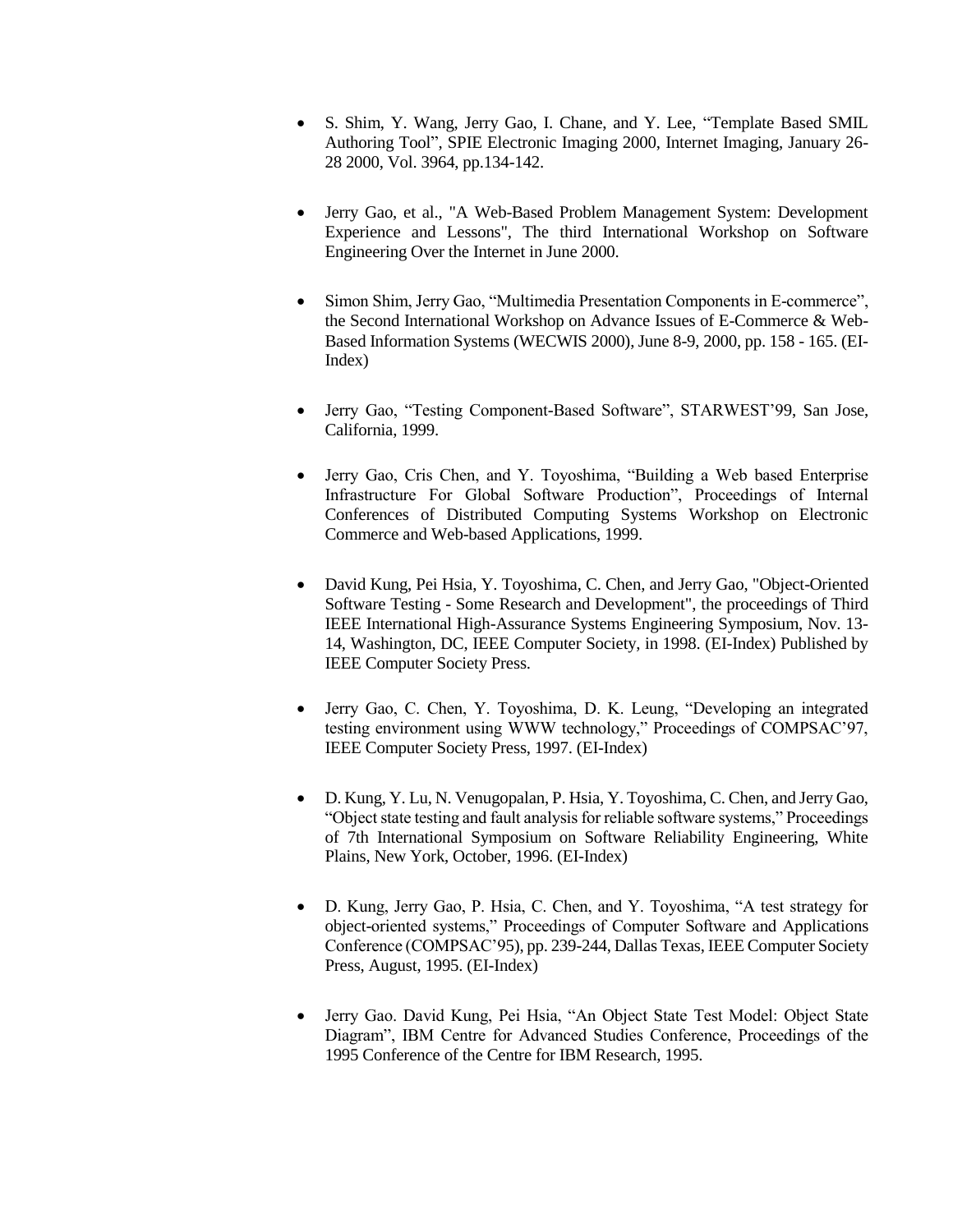- Jerry Gao, D. Kung, P. Hsia, C. Chen, Y. Toyoshima, "An object state test model: object state transition diagram," Proceedings of CASCON'95, Canada, 1995.
- D. Kung, Jerry Gao, P. Hsia, Y. Toyoshima, and C. Chen, ``Tools for testing object-oriented programs,'' Proc. of 12th International Conference on Testing Computer Software, Washington D.C., June 13 -15, 1995. IEEE Computer Society Press, August, 1995. (EI-Index)
- Jerry Gao, D. Kung, P. Hsia, C. Chen, Y. Toyoshima, "Object state testing for object-oriented programs," Proceedings of COMPSAC'95, pp. 232-238, IEEE Computer Society Press, 1995. (EI-Index)
- D. Kung, N. Suchak, Jerry Gao, P. Hsia, C. Chen, and Y. Toyoshima, "On object state testing," Proceedings of COMPSAC'94 pp. 222-227, IEEE Computer Society Press, 1994. (EI-Index) (Citation count: 106 in Google Scholar)
- D. Kung, Y. Ln, N. Venugopalan, P Hsia, Y Toyoshima, C Chen, J Gao. "Object State Testing and Fault Analysis for Reliable Software Systems", Proc. of 7th International Symposium on Software, 1994.
- D. Kung, Jerry Gao, P. Hsia, C. Chen, and Y. Toyoshima, "Change impact identification in object-oriented software maintenance," Proceedings of IEEE International Conference on Software Maintenance, pp. 202-211, IEEE Computer Society Press, 1994. (EI-Index)
- D. Kung, Jerry Gao, P. Hsia, C. Chen, and Y. Toyoshima, "A testing and maintenance environment for object-oriented programs," Proceedings of CASCON'94, Canada 1994.
- P. Hsia, Jerry Gao, J. Samuel, D. Kung, Y. Toyoshima, and C. Chen, "Behaviorbased acceptance testing of software systems: a formal scenario approach," Proceedings of COMPSAC'94, IEEE Computer Society Press, 1994. (EI-Index)
- P. Hsia, Jerry Gao, J. Samuel, D. Kung, Y. Toyoshima, and C. Chen, "Behaviorbased integration testing of software systems: a formal scenario approach," Proceedings of 5th International Conference on Systems Integration, 1994. D. Kung, Jerry Gao, and P. Hsia, ``An object-oriented testing and maintenance environment,'' CASCON'94, Toronto, Oct. 31 - Nov. 3, 1994.
- P. Hsia, J. Samuel, Jerry Gao, D. Kung, Y. Toyoshima, and C. Chen, "A formal approach for scenario analysis," IEEE Software, Vol. 11, No. 2, pp. 33-41, March 1994. (EI-Index)
- D. Kung, Jerry Gao, P. Hsia, J. Lin and Y. Toyoshima, "Design recovery of software testing of object-oriented programs," Proceedings of the Working